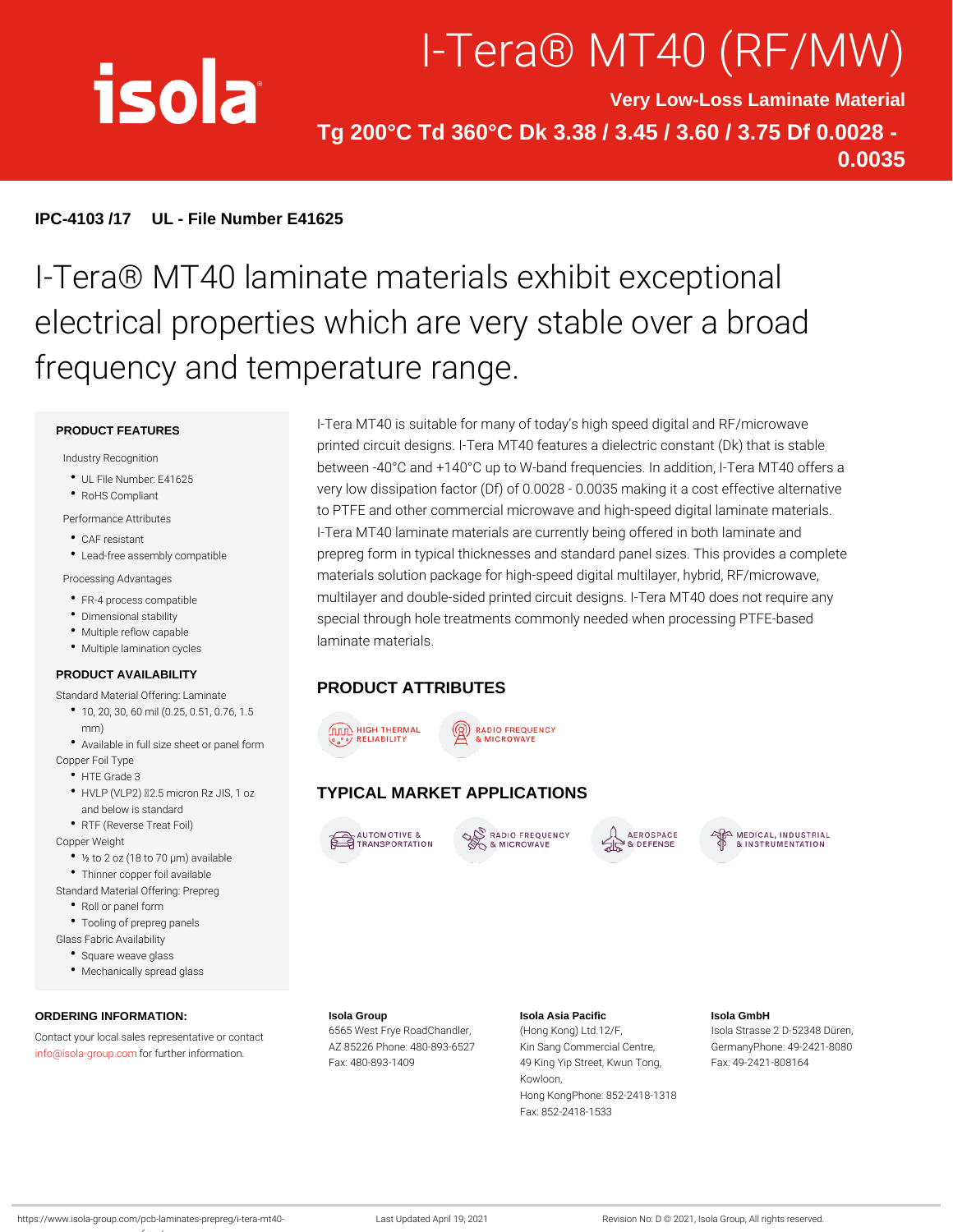## **Typical Values Table**

| Property                                               |                                                              | <b>Typical Value</b>                 | <b>Units</b>          | <b>Test Method</b>          |
|--------------------------------------------------------|--------------------------------------------------------------|--------------------------------------|-----------------------|-----------------------------|
|                                                        |                                                              |                                      | Metric (English)      | IPC-TM-650 (or as noted)    |
| Glass Transition Temperature (Tg) by DSC               |                                                              | 200                                  | $^{\circ}{\rm C}$     | 2.4.25C                     |
| Glass Transition Temperature (Tg) by TMA               |                                                              | 205                                  | $^{\circ}C$           | 2.4.24C                     |
| Decomposition Temperature (Td) by TGA @ 5% weight loss |                                                              | 360                                  | $^{\circ}$ C          | 2.4.24.6                    |
| Time to Delaminate by TMA (Copper<br>removed)          | A. T260<br><b>B. T288</b>                                    | >60                                  | Minutes               | 2.4.24.1                    |
| Z-Axis CTE                                             | A. Pre-Tg<br>B. Post-Tg<br>C. 50 to 260°C, (Total Expansion) | 55<br>290<br>2.8                     | ppm/°C<br>ppm/°C<br>% | 2.4.24C                     |
| X/Y-Axis CTE                                           | Pre-Tg                                                       | 12                                   | ppm/°C                | 2.4.24C                     |
| Thermal Conductivity                                   |                                                              | 0.61                                 | W/mK                  | <b>ASTM E1952</b>           |
| Thermal Stress 10 sec @ 288°C (550.4°F)                | A. Unetched<br>B. Etched                                     | Pass                                 | Pass Visual           | 2.4.13.1                    |
| Dk, Permittivity                                       | A. @ 10 GHz<br>B. @ 10 GHz<br>C. @ 10 GHz<br>D. @ 10 GHz     | 3.38<br>3.45<br>3.60<br>3.75         | ÷                     | 2.5.5.5                     |
| Df, Loss Tangent                                       | A. @ 10 GHz<br>B. @ 10 GHz<br>C. @ 10 GHz<br>D. @ 10 GHz     | 0.0028<br>0.0031<br>0.0035<br>0.0035 |                       | Bereskin Stripline          |
| <b>Volume Resistivity</b>                              | C-96/35/90                                                   | $1.33 \times 10^{7}$                 | MI-cm                 | 2.5.17.1                    |
| Surface Resistivity                                    | C-96/35/90                                                   | $1.33 \times 10^5$                   | M                     | 2.5.17.1                    |
| Dielectric Breakdown                                   |                                                              | 45.4                                 | kV                    | 2.5.6B                      |
| Arc Resistance                                         |                                                              | 139                                  | Seconds               | 2.5.1B                      |
| Electric Strength (Laminate & laminated prepreg)       |                                                              | 45 (1133)                            | kV/mm (V/mil)         | 2.5.6.2A                    |
| Comparative Tracking Index (CTI)                       |                                                              | $3(175-249)$                         | Class (Volts)         | <b>UL746A</b><br>ASTM D3638 |
| Peel Strength                                          | 1 oz. EDC foil                                               | 1.0(5.7)                             | N/mm (lb/inch)        | 2.4.8C                      |
| Flexural Strength                                      | A. Length direction<br>B. Cross direction                    | 71.0<br>58.0                         | ksi                   | 2.4.4B                      |
| Tensile Strength                                       | A. Length direction<br>B. Cross direction                    | 39.0<br>35.0                         | ksi                   | ASTM D3039                  |
| Poisson's Ratio                                        | A. Length direction<br>B. Cross direction                    | 0.234<br>0.222                       | $\qquad \qquad -$     | ASTM D3039                  |
| Moisture Absorption                                    |                                                              | 0.1                                  | %                     | 2.6.2.1A                    |
| Flammability (Laminate & laminated prepreg)            |                                                              | $V-0$                                | Rating                | <b>UL 94</b>                |
| Relative Thermal Index (RTI)                           |                                                              | 130                                  | $^{\circ}$ C          | <b>UL 796</b>               |